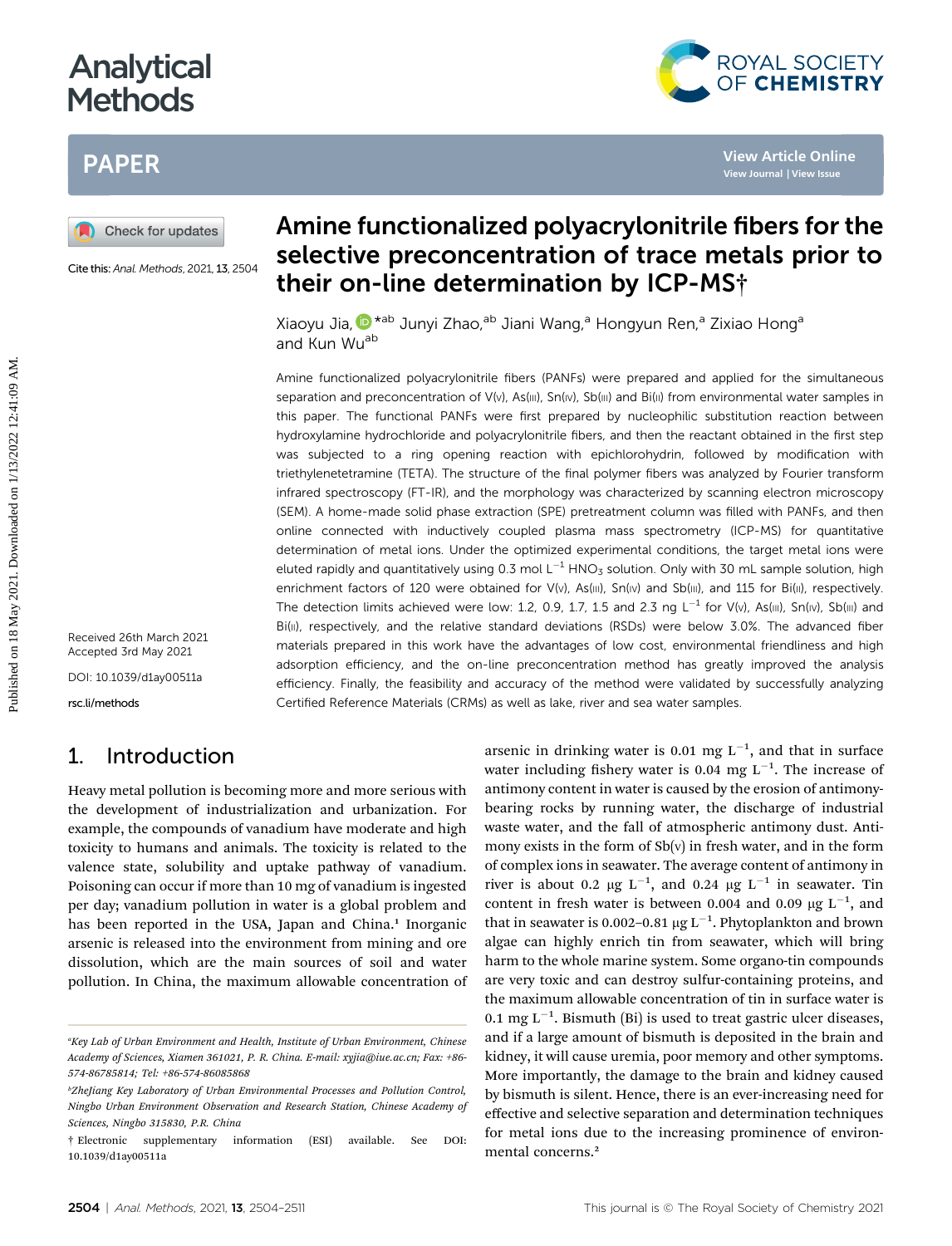For the detection of metal ions, a variety of spectral and mass spectrometry analysis methods have been well developed. Among them, ICP-MS is usually preferred due to the merits of multielement sequential determination, high sensitivity and easy to couple with other analytical techniques. Although satisfactory results and high sensitivity have been achieved using diversified instrument assisted analytic methods for a unique metal, the direct determination of trace metals either with complicated matrices or at extremely low levels is still problematic. Accordingly, various separation and enrichment methods have been introduced for the determination of heavy metals.<sup>3</sup> For instance, diversified liquid phase micro-extraction (LPME) pretreatment methods including dispersive liquid– liquid micro-extraction (DLLME),<sup>4,5</sup> hollow fiber LPME<sup>6,7</sup> and stirring-assisted LPME<sup>8</sup> have been applied in the field of heavy metal analysis. Moreover, other sample pretreatment processes such as cloud point extraction<sup>9</sup> and solid phase extraction  $(SPE)^{10-12}$  have also been invented for this purpose. As we know, the conventional liquid–liquid extraction method usually needs a large number of expensive organic toxic reagents, which makes the method not only cumbersome, but also slightly harmful to humans. Instead, solid phase extraction is a relatively mature technique. It is based on the reversible interactions between the target and an adsorbent in a column through physical or chemical adsorption, followed by an elution process.<sup>13</sup> Paper **Fourcest** Control (For the detection of metal ions, a variety of spectral and mass environmental friendliness, large surface area and feasibility of spectromety analysis methods be the best selection of the positiv

The adsorption efficiency of metal ions depends on the core filler used for solid phase extraction. So far, many adsorption materials have been developed and applied in the area of metal ion separation and analysis. In many previous reports, multiple advanced materials including magnetite nano-composites,<sup>14-16</sup> nano-magnetic graphene oxides,<sup>17-19</sup> and metal-organic frameworks (MOFs)<sup>20,21</sup> have been extensively employed for metal ion preconcentration. Porous polymer materials have been used in the extraction of trace organic compounds as early as 1979, and are composed of low cost pure organic groups. Porous organic polymers have been widely used in environmental pollutant removal, chromatographic separation, catalysis, and energy storage and conversion due to their high specific surface area, controllable pore structure, good chemical and thermal stability and easy surface functionalization.<sup>22</sup> For example, magnetic porous organic polymers (MOPs) were adopted as novel adsorbents for Bi preconcentration.<sup>23</sup> Besides, ionic imprinted polymers (IIPs) have been used for the isolation and preconcentration of inorganic arsenic.<sup>24,25</sup> Furthermore, diversified composite porous polymer materials have also been successfully developed for metal ion preconcentration.<sup>26-28</sup> Among these porous polymer materials, polyacrylonitrile fibers have been well applied in the field of water treatment.<sup>29</sup> For instance, a colorimetric  $Hg^{2+}$  sensor based on porphyrin functionalized polyacrylonitrile fibers was prepared.<sup>30</sup> In addition, a polyacrylonitrile/aluminum oxide nanofiber adsorbent was synthesized and evaluated as an adsorbent for removing thor $ium(w)$  ions from aqueous solution.<sup>31</sup> Furthermore, aminofunctionalized polyacrylonitrile fibers were utilized for adsorption of Hg $(n)$  ions from aquatic media.<sup>32</sup> It can be seen from previous reports that due to the unique merits such as

environmental friendliness, large surface area and feasibility of further modification, the potential application of polyacrylonitrile fibers in the metal ion separation and enrichment field needs to be further explored. Design and preparation of advanced polyacrylonitrile fibers with the advantages of simplicity, low cost and versatile enrichment capability is highly desirable and challenging.

In this study, triethylenetetramine (TETA) modified polyacrylonitrile fibers (PANFs) were designed attentively, prepared and used to adsorb  $V(v)$ ,  $As(m)$ ,  $Sn(w)$ ,  $Sb(m)$  and  $Bi(n)$  from real environmental water samples through solid phase extraction. Usually, the SPE procedures were coupled off-line with detection steps. However, these interrupted procedures followed by manual transfer to a final analyzer may be prone to sample contamination or losing an aliquot of the sorbent retaining target analytes.<sup>33</sup> In order to improve the repeatability and reliability of experimental data, as well as improve analysis efficiency, the online combination of SPE quantitative technology was implemented. For this purpose, an external highpressure infusion pump was introduced to load water samples. All of the trace metal ions can be selectively and quickly retained on the amine functionalized PANFs, then quantitatively eluted and determined by the on line SPE-ICP-MS technique.

The key factors affecting adsorption efficiencies of  $V(v)$ , As( $m$ ), Sn( $w$ ), Sb( $m$ ) and Bi( $n$ ), including pH, sample volume, flow rate, wash time, eluent type and matrix effects, were optimized with standard solutions. The proposed method was also extended for the determination of the target metal elements in real environmental water samples, and blank control experiments and parallel spike tests were performed for each sample at the same time. The on-line solid phase extraction coupled with inductively coupled plasma mass spectrometry (ICP-MS) method established in this work integrates separation, enrichment and detection, which greatly improves the analysis efficiency. The prepared fiber material not only is low cost and highly reusable, but also has a good adsorption effect, and is expected to be commercialized. Finally, the accuracy and feasibility of the established method have been verified using a series of Certified Reference Materials (CRMs) with the respective numbers of GSB07-3175-2014-1 (V), GSB07-3171- 2014-5 (As), BWZ6705-2016 (Sn) and GSB07-1376-2001-1 (Sb) for water quality monitoring.

# 2. Experimental

### 2.1 Instrumentation

In this work, preconcentration of the trace metals was performed using an STI PT501 high pressure pump (Surwit Technology Inc., Hangzhou, China, http://www.surwit.com). After the on-line SPE procedure, the trace metals were extracted quickly via a U3000 pump (Thermo Fisher, USA, http:// www.thermofisher.com) and analyzed using an iCAP Q ICP-MS (Thermo Fisher, USA, http://www.thermofisher.com). In order to obtain the best signal to background (S/N) ratio and analysis results, the important parameters of ICP-MS were optimized to ensure that the double charged ions  $(^{69}Ba^{2+}/^{138}Ba^{+}$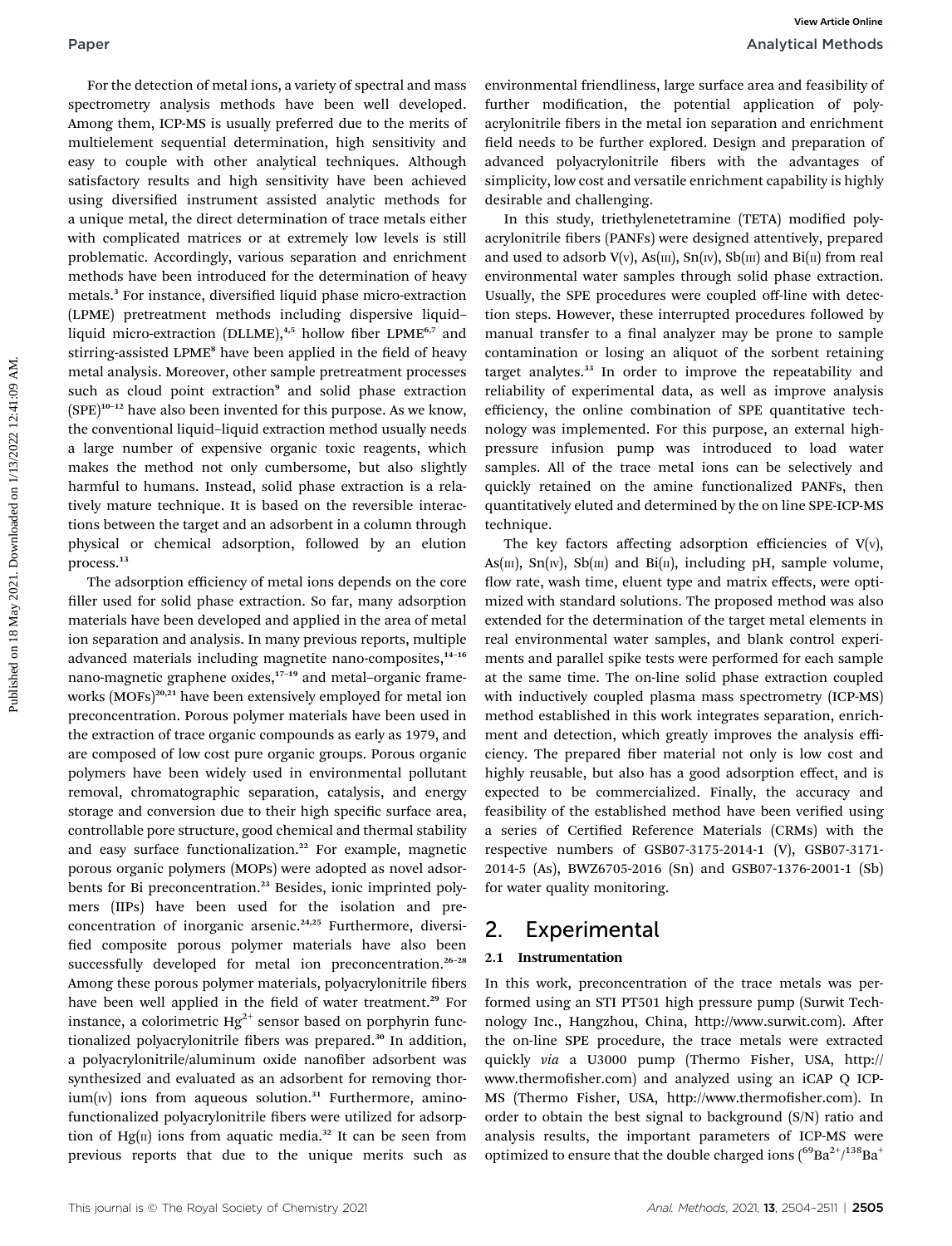ratio) and oxide ions  $(^{156}CeO^{+/140}Ce^{+})$  are less than 3%. The optimized ICP-MS operating conditions are summarized in Table S1.†

In order to compare the adsorption material before and after modification, an X-ray fluorescence spectrometer (XRF) (Axios mAX, Netherlands, http://www.panalytical.cn) was used for N observation. The fibers and the initial raw materials were characterized using a Nicolet iS50 FT-IR (Thermo Fisher, USA, http://www.thermofisher.com). Field emission scanning electron microscopy (SEM) (S-4800, Hitachi, https://www.hitachihightech.com) was adopted for morphology observation. A mercury porosimeter (AutoPore IV 9510, USA, http:// www.micromeritics.com.cn) was used to measure the specific surface area of fibers. The pH values were measured with an FE20 pH-meter (Mettler Toledo, Shanghai, China, https:// www.mt.com). The hollow stainless steel column used in this experiment was supplied by Ningbo Yinzhou Baishun Experimental Instrument Co., Ltd. (Ningbo, Zhejiang, China, http:// www.nbbaishunsy.com). Analytical Methods<br>
weekso hands<br>
ratio and oxide ions  $\{1^{16}C4C\}^{1400}C6\}$  in the list of the methods and the reaction was carried on at 70°C for 24 happing<br>
ratio and the state of the methods are summarized in Afric

#### 2.2 Standard solutions and reagents

Ultrapure water with a conductivity of 18.2 M $\Omega$  cm (Millipore, http://www.merckmillipore.com) was utilized in the experiment. Standard solutions of  $V(v)$ ,  $As(m)$ ,  $Sn(v)$ ,  $Sb(m)$  and  $Bi(n)$ were purchased from the National Standard Material Center of China (Beijing, China, http://www.bzwz.com). A mixed standard stock solution of 1.0  $\mu$ g L<sup>-1</sup> was prepared in 2.0% nitric acid medium. All the stock solutions were kept in plastic bottles and stored at 4  $\degree$ C in the dark. Nitric acid 65% extra pure (Merck, http://www.merck-china.com) was used for preparing standard solutions and in other experimental processes. Ammonium hydroxide and ammonium nitrate were both purchased from Sinopharm Chemical Reagent Co., Ltd (http:// www.sinoreagent.com). Certified reference materials (CRMs) with the numbers GSBZ3175-94 (V), GSB07-3171-2014 (As), BWZ6705-2016 (Sn), GSB07-1376-2001 (Sb) and GSB07-3382- 2017 (Bi) were purchased from the National Standard Materials Center of China in Beijing (Beijing, China, http:// www.bzwz.com).

Polyacrylonitrile fibers were obtained from Bairui Building Materials (Shenzhen, China, http://www.szhybr.com). Sodium carbonate, hydroxylamine hydrochloride, epichlorohydrin and triethylenetetramine (TETA) were purchased from Energy Chemical (Shanghai, China, https://www.energychemical.com). Isopropanol, acetone and ethanol used as cleaning reagents were purchased from Sigma-Aldrich (Shanghai, China, https://www.sigmaaldrich.com).

### 2.3 Synthesis of amine functionalized polyacrylonitrile fibers

The amine functionalized PANFs were prepared following a general experimental procedure already reported in the literature. First, hydroxylamine hydrochloride (3.8 g, 54 mmol) was stirred in 100 mL water solution, in order to neutralize its acidity, and sodium carbonate (3.0 g, 28 mmol) was added and kept for 10 min. Then the initial raw polyacrylonitrile fibers (5.0)

g) were added and the reaction was carried out at 70  $\degree$ C for 24 h. After filtration, the yellow fibers (PAN-1) were washed with water and dried at 55 °C to a constant weight  $(6.85 \text{ g})$  under vacuum.

To an isopropanol mixture of PAN-1 (6.0 g), a solution of epichlorohydrin–acetone (4.8 g epichlorohydrin and 100 mL acetone aqueous solution with a volume ratio of  $1:1$ ) was added. The mixture was stirred at 60  $\degree$ C for 24 h. After filtration, the fibers were washed with ethanol and water successively. As before, PAN-2 was dried at 55 °C to a constant weight  $(6.82 \text{ g})$ under vacuum.

A solution of triethylenetetramine (TETA 3.0 g, 21 mmol) in 150 mL of ethanol was slowly added to the PAN-2 fibers (6.0 g), and the mixture was stirred at 60  $\degree$ C for 24 h to carry out the critical modification reaction. Finally, the amine-functionalized polyacrylonitrile fibers were washed with ethanol and water successively, and dried in a vacuum at 55  $^{\circ}$ C. After solvent removal, the amine functionalized PANFs with a constant weight of 7.05 g were obtained. The synthesis of the PANFs is summarized in Fig. 1.

#### 2.4 Preparation of the home-made column

The dry filling method was used in this study to fill 100 mg amine functionalized fibers into a customized stainless steel hollow mini-column (30 mm  $\times$  4.6 mm), with a wrench to tighten both ends. Before the performance test, certain volumes of ethanol and ultrapure water were sequentially passed through the home-made column to remove possible impurities. Finally, the stability of the extraction column was tested under high pressure and high flow rate, and the pressure was stable and no leakage was found.

#### 2.5 The solid phase extraction (SPE) procedure

For metal ion adsorption, 16 kinds of trace metals were used for separation and enrichment verification. Among these elements,  $V(v)$ , As(III), Sn(IV), Sb(III) and Bi(II) can be adsorbed rapidly on the home-made SPE column without any additional reagent. At the same time, more than 95% adsorption efficiency was obtained, and since the above elements usually exist in environmental water and may bring harm to human health, they were selected as target analytes in this study.

The on line SPE-ICP-MS system for the preconcentration and analysis of these elements in environmental water samples is shown as a schematic diagram (Fig. S1†). The prepared minicolumn was fixed on a rotary injection valve (6 channels) instead of the sample loop of HPLC, as shown in Fig. S1(a).† First, all the water samples were loaded onto an SPE column using an STI PT501 pump, and subsequently, the target metal ions were extracted quantitatively using 0.3 mol  $L^{-1}$  HNO<sub>3</sub> solution via a U3000 pump, as shown in Fig. S1(b).<sup>†</sup> Three replicates of 30 mL sample solution containing the analytes were delivered and loaded onto the mini-column, and then the adsorption of metal ions on the amine functionalized polyacrylonitrile fibers was equilibrated quickly due to strong chelation treatment and some possible specific affinity. The online hyphenated system was then washed with ultra-pure water to remove possible residues in the pipeline and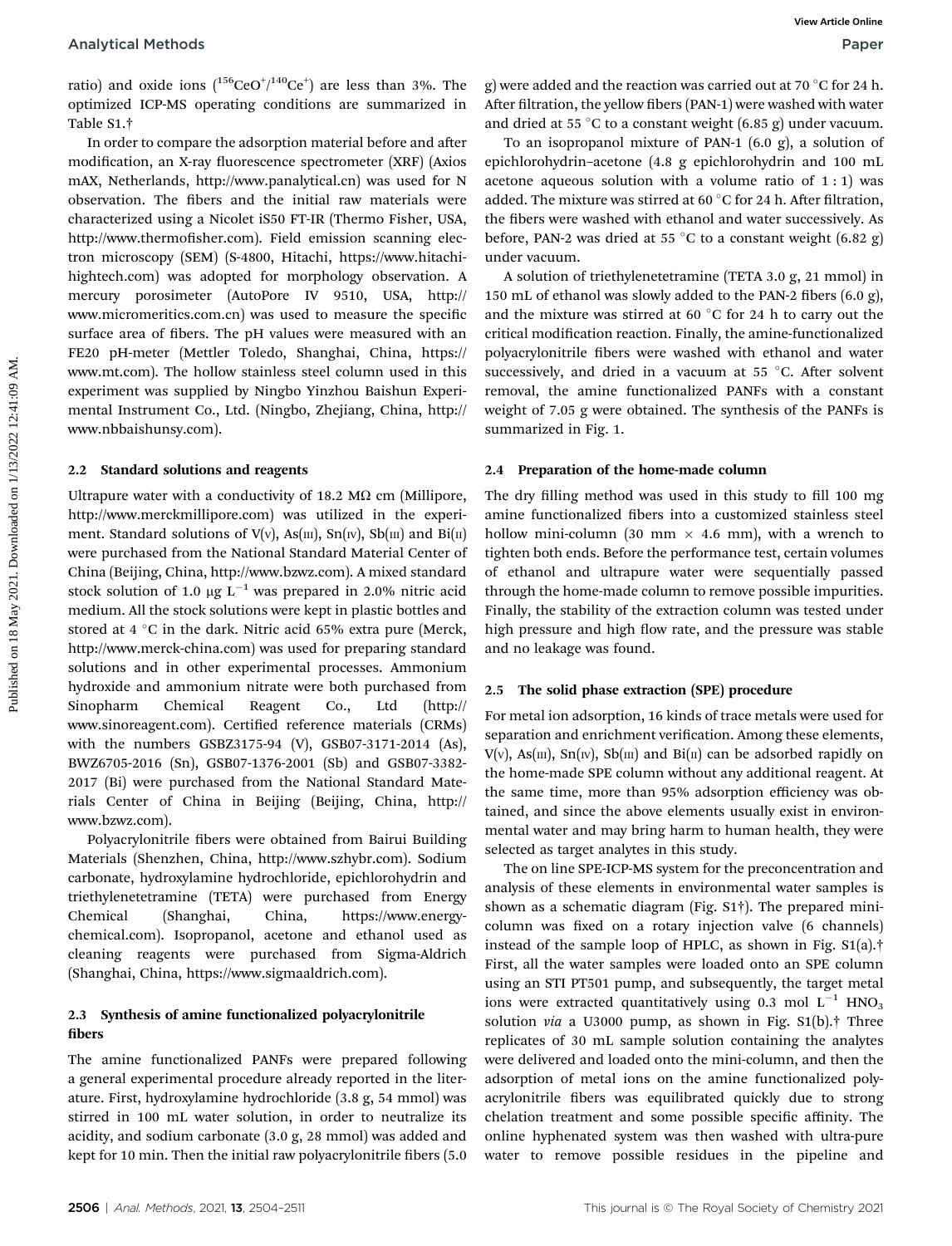

Fig. 1 The synthetic route to amine functionalized polyacrylonitrile fibers.

interface. With a low concentration nitric acid solution, all the five trace metal ions were eluted completely and delivered into ICP-MS for the following determination. Three replicates of blank were also tested during the experiment process.

#### 2.6 Sample collection and preparation

The representative lake, river and seawater samples were collected from the Zhejiang province. All the samples were delivered to the laboratory for immediate analysis, or they were stored at  $4^{\circ}$ C in a refrigerator until analysis. Before the on-line procedure, the water samples were filtered through a cellulose acetate filter with  $0.22 \mu m$  pore size and transferred to a clean polyethylene plastic container. For the certified reference materials, due to the high sensitivity of the established method, appropriate dilution was required before analysis. For spikerecovery tests, all the trace metal ions were added before dilution and filtration.

## 3. Results and discussion

#### 3.1 Choice of materials

Amine functionalized polyacrylonitrile fibers have the characteristics of chelate fibers, and present excellent chemical stability, acid and alkali resistance and high mechanical strength. In particular, they are equipped with plenty of chelate groups. Herein, polyacrylonitrile fibers were chosen to react with hydroxylamine hydrochloride and transformed into an amidoxime group, and then epichlorohydrin was selected for easily performing a ring opening reaction. Finally, it is significant to anchor diamine ligands into the surface of fibers by amination with triethylenetetramine in ethanol. The amino groups in the molecular structure of PANFs can provide electron pairs to form the coordination bond, and thus, the obtained modified fibers have the ability to adsorb metal ions through chelation.

The extraction feasibility of the prepared aminefunctionalized polyacrylonitrile fibers towards the transition metal ions V(v), Cr(m), Mn(n), Fe(n), Co(n), Ni(n), Cu(n), Zn(n), and Cd( $\pi$ ), and the main group elements As( $\pi$ ), Sn( $\pi$ ), Sb( $\pi$ ),  $Pb(\Pi)$ ,  $Tl(\Pi)$  and  $Bi(\Pi)$  was investigated. The results showed that, under a neutral environment,  $V(v)$ ,  $As(m)$ ,  $Sn(w)$ ,  $Sb(m)$  and  $Bi(m)$ can be selectively and quantitatively adsorbed on the modified bers (adsorption efficiency >93%) without any additional conditions.

#### 3.2 Characterization of the amine-functionalized polyacrylonitrile fibers

The morphology and structure of the amine functionalized PANF material were characterized by various advanced technologies. According to the results of X-ray fluorescence spectrometer analysis, at a certain binding energy, the N peak can be observed to be enhanced evidently after TETA modification, as shown in Fig. S2.† From the energy spectrum results, the percentage of nitrogen in the starting material is about 9.97%, while the percentage of  $N$  in the modified fiber is up to 21.03%.



Fig. 2 FT-IR spectrum of the PANFs and the starting material used to synthesize PANFs.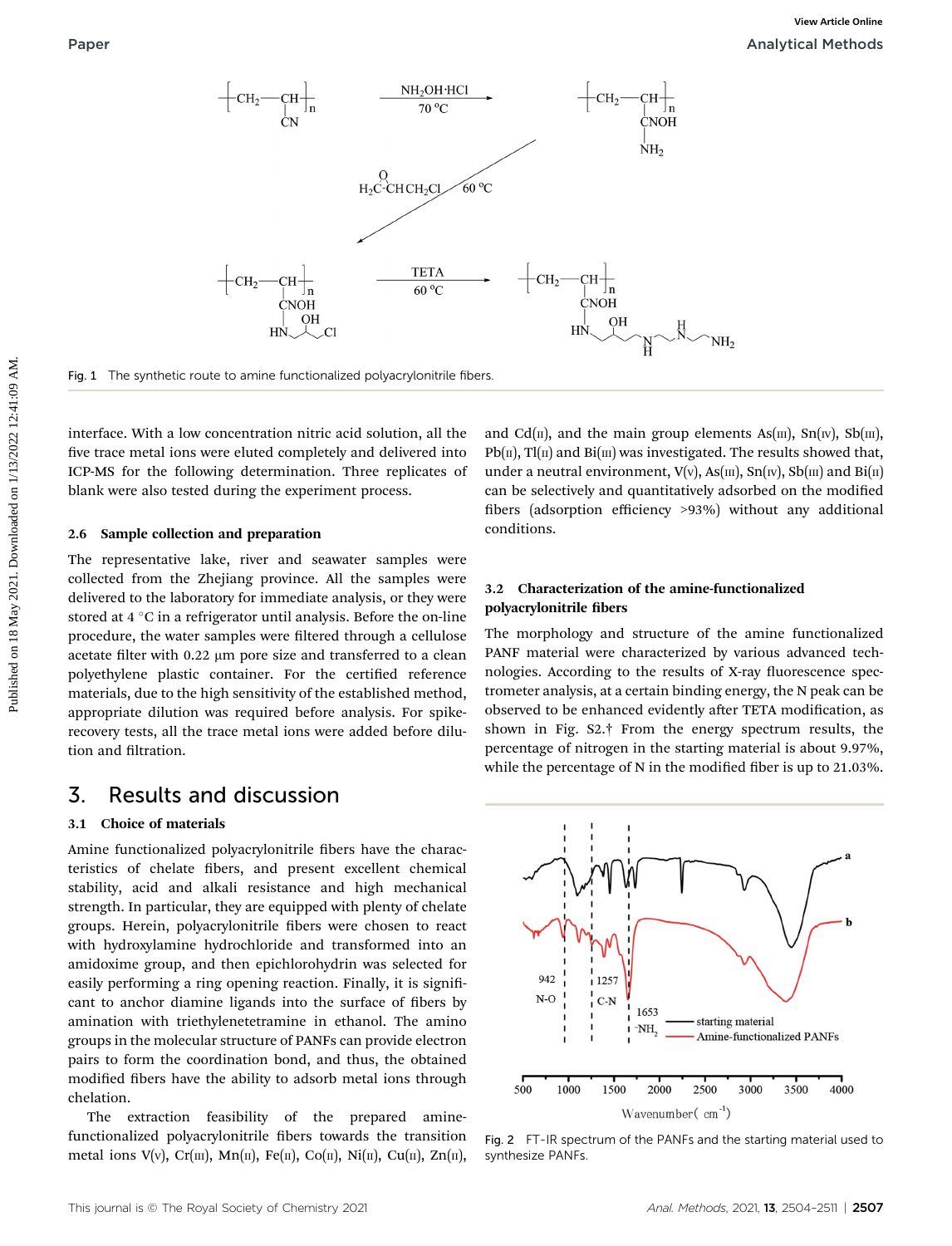

Fig. 3 SEM characterization of the PANFs with different magnifications and resolutions. Under a magnification of 400 (a) initial material (b) modified PANFs, under a magnification of 4000 (c) initial material (d) modified PANFs.

The BET surface area of the PANFs measured using a mercury porosimeter was 218.6  $\mathrm{m^2~g^{-1}}$ .

The resultant amine functionalized PANFs and the starting material used to synthesize functionalized fibers were compared by FT-IR. As shown in Fig. 2 (black line is the starting material, red line is the PANFs), the wave numbers 942  $\mathrm{cm}^{-1},$ 1257  $\text{cm}^{-1}$  and 1653  $\text{cm}^{-1}$  are assigned to the characteristic absorption peaks of -OH, -C-O- and -NH<sub>2</sub> groups, respectively. In contrast, these characteristic absorption peaks were not observed for the internal structure of the original material. Also, the surface morphology of the polyacrylonitrile fibers before and after functionalization was observed by SEM, and the pictures are shown in Fig. 3. Under  $400 \times$  magnification, it can be observed that the surface of the initial material is very smooth (Fig. 3a), while obvious morphological changes and some binding phases appear on the surface of the modified PANFs (Fig. 3b). With the magnification increased to  $4000 \times$ (Fig. 3c and d), the morphology changes before and after modification can be seen more clearly.

#### 3.3 Optimization of the method

The important parameters affecting the analysis results were optimized: (a) sample pH value; (b) sample flow rate; (c) sample volume; (d) wash time; (e) eluent type and  $(f)$  eluent flow rate. The adsorption behavior of  $V(v)$ , As(m), Sn(w), Sb(m) and Bi(n) in the pH range of 2–9 was investigated in detail, and the results are presented in Fig. 4. Therefore, solutions containing suitable amounts of dilute nitric/acetic acid–ammonium acetate buffer with pH 2–6, and ammonia–ammonium chloride with pH 8–9

were prepared in ultrapure water. It can be seen that the adsorption percentage of the targets increased with the increase of pH in the range of 2–7, and then decreased slowly with further increases of pH. The reason might be that the  $-NH<sub>2</sub>$ group was stable in a neutral environment, and it has the best chelating ability towards most metal ions under these conditions. Thus, in order to obtain better adsorption efficiency and avoid hydrolysis of metal ions at higher pH, pH 7 was adopted in the subsequent experiments. Respective data and figures of other experimental conditions (Fig. S3 and S4†) are given in the ESI.† It was found that the following experimental conditions can give best results: (a) a sample pH value of  $7$ ; (b) sample flow



Fig. 4 Effect of pH on the adsorption percentage of trace metals. Concentration:  $0.1 \mu g L^{-1}$ , flow rate: 3 mL min<sup>-1</sup>, sample volume: 30 mL.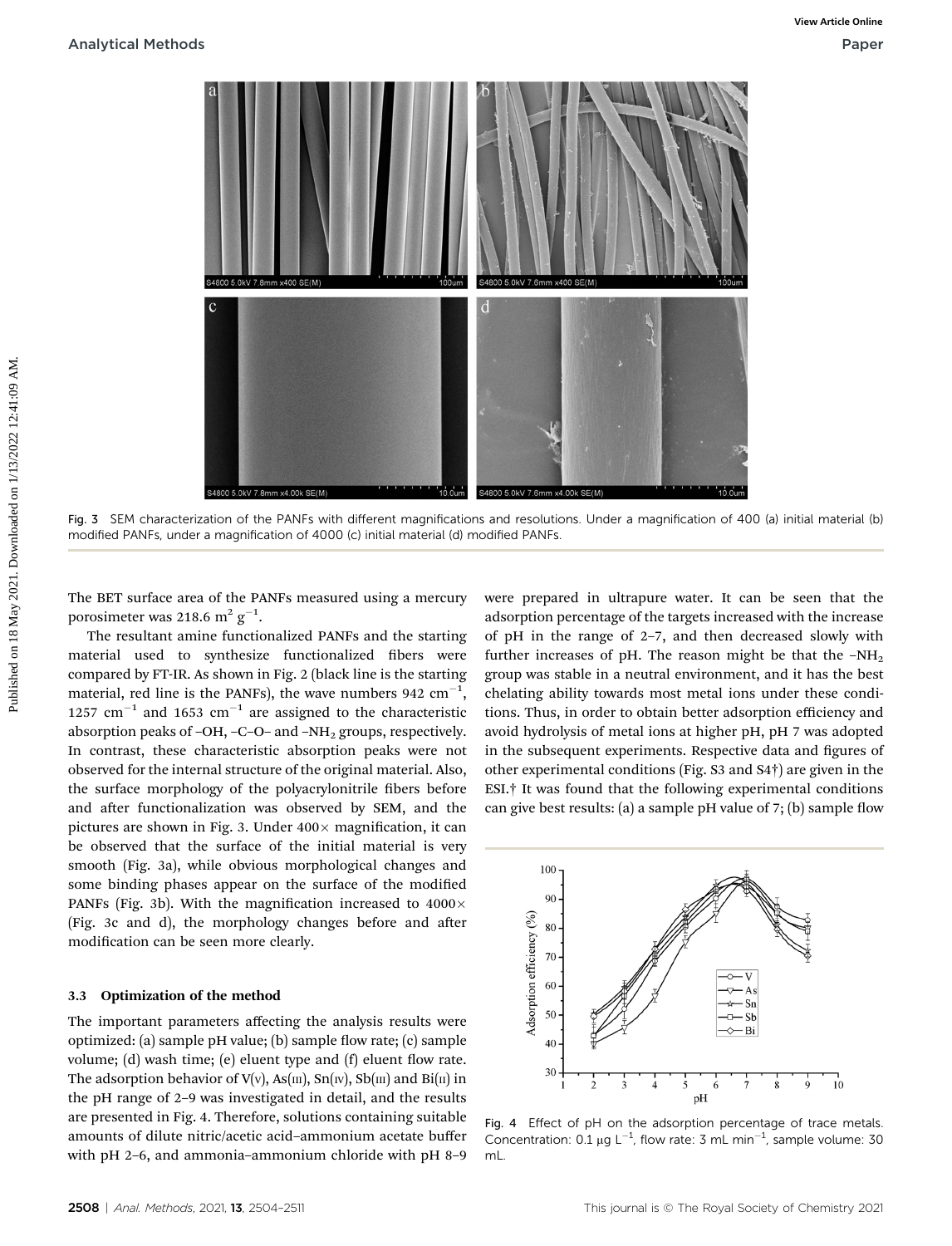rate of 3 mL  $\mathrm{min}^{-1} ;$  (c) sample volume of 30 mL; (d) wash time of 1 min; (e) 0.3 mol  $L^{-1}$  HNO<sub>3</sub> solution; (f) eluent flow rate of 1  $mL$  min<sup>-1</sup>.

#### 3.4 Effect of coexisting ions in real water samples

The possible effects of coexisting interfering ions in environmental water samples on the recoveries of  $V(v)$ ,  $As(m)$ ,  $Sn(w)$ ,  $Sb(m)$  and  $Bi(n)$  were also studied. In the absence of interfering ions, the lowest adsorption efficiency of the target analyte is 93%; therefore, the tolerance limit of coexisting ions is defined as the largest amount which causes recovery of the targets to be less than 93%. For this purpose, 30 mL of the solution containing 0.1  $\mu$ g L<sup>-1</sup> each of the five metal ions and various amounts of interfering ions (as indicated in Table 1) were treated with the on-line solid phase extraction procedure. According to the recovery results, it can be seen that all the trace metal ions could be quantitatively recovered in the presence of these potential major interfering ions, indicating that the competitive adsorption and desorption of coexisting interfering ions are minimal. In conclusion, the synthesized PANFs have a good selectivity towards these metal ions under the optimal conditions. **Paper**<br> **Example volume of 30 mL<sub>i</sub> (d) wash time equilibrium time of the mixed solution and amine functional<br>
or mini-1<sup>3</sup>: (c) another (0) detect for the consideration and equilibrium amounts of these metal ions were<br>** 

#### 3.5 Adsorption capacity study

In order to examine the adsorption capacity of the PANFs, a standard mixed solution containing 1.0 mg L<sup>-1</sup> V(v), As(m),  $Sn(w)$ ,  $Sb(m)$  and  $Bi(n)$  was prepared, and the adsorption

| <b>Table 1</b> Tolerance limits of the potentially interfering ions |                                           |
|---------------------------------------------------------------------|-------------------------------------------|
| Potentially interfering ions                                        | Tolerable limit<br>of ions (mg $L^{-1}$ ) |
| $K^+$ , Na <sup>+</sup> , Li <sup>+</sup>                           | 10 000                                    |
| $Ca^{2+}$ , Mg <sup>2+</sup> , Ba <sup>2+</sup>                     | 5000                                      |
| $Fe^{3+}$ , $Al^{3+}$                                               | 30                                        |
| $Mn^{2+}$ , Ni <sup>2+</sup> , Zn <sup>2+</sup> , Cu <sup>2+</sup>  | 20                                        |
| $Cl-$                                                               | 8000                                      |
| $Br^-$                                                              | 6000                                      |
| $SO_4^2$ <sup>-</sup>                                               | 5000                                      |
| $NO_3^-$                                                            | 2000                                      |
| PO <sub>4</sub> <sup>3–</sup>                                       | 1000                                      |
|                                                                     |                                           |

equilibrium time of the mixed solution and amine functionalized polyacrylonitrile fibers was 12 hours. For this purpose, the initial and equilibrium amounts of these metal ions were determined by ICP-MS (dilution is required before testing). The breakthrough volume is defined as the total amount of metal ions sorbed per gram of the functional fibers. The obtained capacities of the PANFs were found to be 593  $\pm$  10, 571  $\pm$  8, 468  $\pm$  6, 463  $\pm$  6 and 435  $\pm$  8 mg g<sup>-1</sup> (n = 3) for the above five metal ions, respectively.

#### 3.6 Reuse of the home-made column

A good separation and enrichment mini-column should have good reusability and regeneration performance. Naturally, successive adsorption and desorption cycles by passing 30 mL of sample solution including all the five metal ions through the home-made SPE column were inevitably performed to test its endurance. The stability and potential regeneration of the minicolumn were assessed by monitoring the changes of the relevant recoveries. The column can be reused after regeneration, neutralization with a certain concentration of ammonia solution, and washing to neutral with ultrapure water, and thus up to 150 adsorption–elution cycles without an obvious decrease in the recoveries for the analytes were achieved.

#### 3.7 Analytical features and environmental water sample analysis

The analytical characteristics of the optimized method are summarized in Table 2. Calibration curves were made by correlating the intensity (cps) of ions after preconcentration and their concentration in the original spiked standard solution  $(c,$  $ng \, mL^{-1}$ ). A calibration curve point with high concentration can be omitted benetting from the high sensitivity of ICP-MS. Thus, a series of standard solutions with different concentration gradients (0.005, 0.01, 0.02, 0.05, 0.1, 0.2, 0.5, 1.0, 2.0 and 5.0  $\mu$ g L<sup>-1</sup>) were prepared, and the initial concentrations were determined by ICP-MS without passing through the SPE column. The enrichment factors (EFs) were calculated as the levels of metal ions after the on-line SPE procedure versus before preconcentration. For instance, if the targets in the sample were enriched by 100 times, the minimum concentration of  $0.005 \mu g$  $L^{-1}$  will be increased to 0.5 µg  $L^{-1}$ , and the intensity signals of

Table 2 Analytical characteristics of on-line SPE-ICP-MS for the determination of trace elements

|                                                 | Analytical feature |                  |                  |                  |                  |  |  |
|-------------------------------------------------|--------------------|------------------|------------------|------------------|------------------|--|--|
| Elements                                        | v                  | As               | Sn               | Sb               | Bi               |  |  |
| Linear range $(\mu g L^{-1})$                   | $0.005 - 5$        | $0.005 - 5$      | $0.005 - 5$      | $0.005 - 5$      | $0.005 - 5$      |  |  |
| Correlation coefficient $(R^2)$                 | 0.9991             | 0.9996           | 0.9992           | 0.9993           | 0.9986           |  |  |
| LODs $(\text{ng } L^{-1}) (3\sigma, n = 7)$     | 1.2                | 0.9              | 1.7              | 1.5              | 2.3              |  |  |
| LOQs (ng L <sup>-1</sup> ) (3 $\sigma$ , n = 7) | 4.1                | 3.0              | 5.6              | 5.1              | 7.7              |  |  |
| Linear equation $(y = ax + b)$                  | $25.33x + 115.7$   | $5.669x + 24.09$ | $37.52x + 172.5$ | $28.99x + 169.3$ | $50.43x + 198.7$ |  |  |
| RSDs $(\% , n = 10)$                            | 2.3                | 1.2              | 2.9              | 1.8              | 3.5              |  |  |
| Enrichment factors (EFs)                        | 120                | 120              | 120              | 120              | 115              |  |  |
| Sample volume (mL)                              | 30                 | 30               | 30               | 30               | 30               |  |  |
| Extraction time (min)                           | 10                 | 10               | 10               | 10               | 10               |  |  |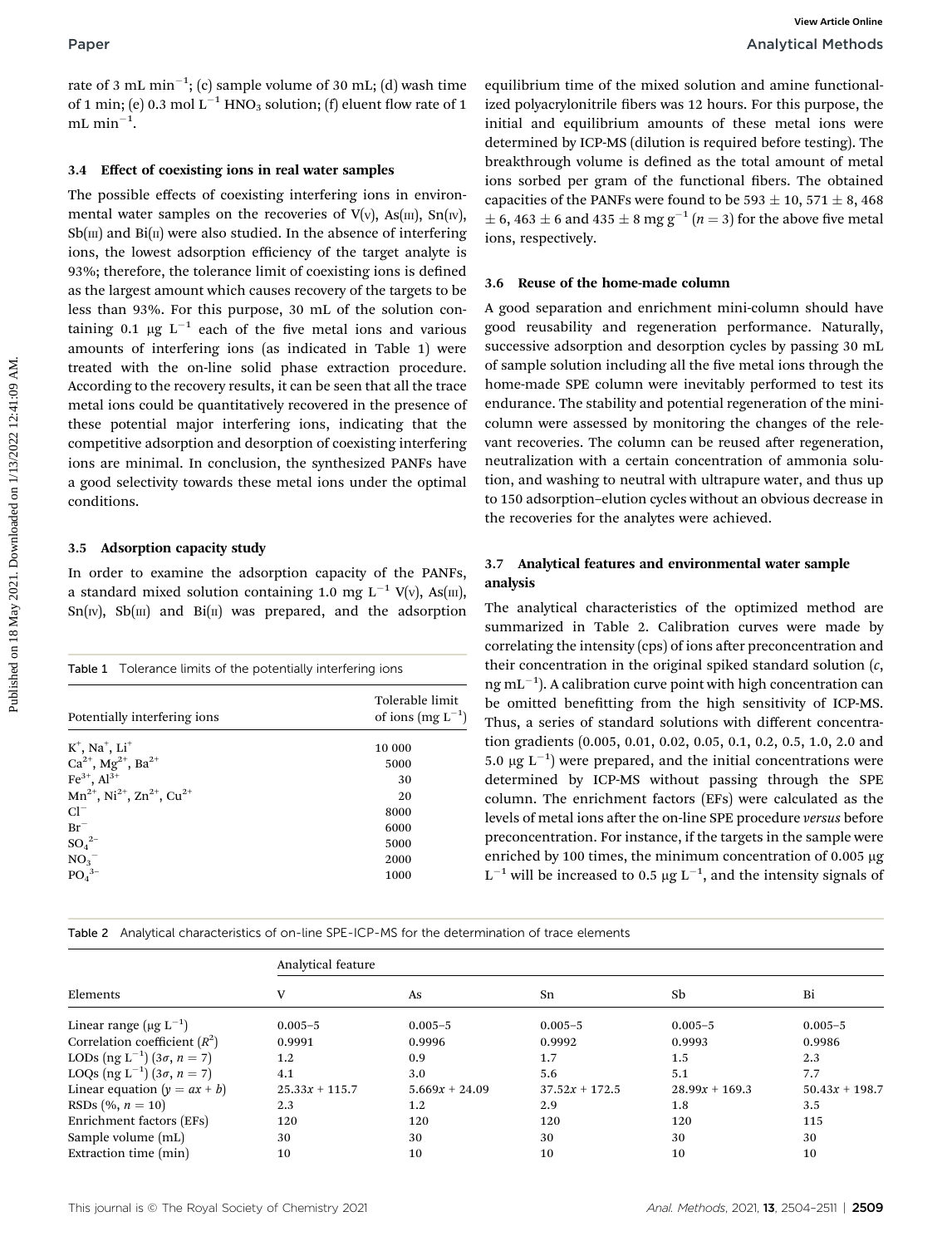Table 3 Determination of V, Cr, As, Sn and Sb in Certified Reference Materials

| <b>CRMs</b>            | Found <sup><i>a</i></sup> ( $\mu$ g L <sup>-1</sup> ) | Certified value ( $\mu$ g L <sup>-1</sup> ), mean $\pm$ S.D. <sup>b</sup> |  |  |
|------------------------|-------------------------------------------------------|---------------------------------------------------------------------------|--|--|
| GSB07-3175-2014-1 (V)  | $0.588 \pm 0.003$                                     | $0.586 \pm 0.002$                                                         |  |  |
| GSB07-3171-2014-5 (As) | $0.244 \pm 0.002$                                     | $0.245 \pm 0.001$                                                         |  |  |
| BWZ6705-2016 (Sn)      | $0.660 \pm 0.003$                                     | $0.657 \pm 0.003$                                                         |  |  |
| GSB07-1376-2001-1 (Sb) | $0.101 \pm 0.001$                                     | $0.103 \pm 0.001$                                                         |  |  |

|  |  |  |  | Table 4 Comparison of the analytical performance with that of other adsorbents and methods |
|--|--|--|--|--------------------------------------------------------------------------------------------|
|  |  |  |  |                                                                                            |

| <b>CRMs</b>                                                                                                                                                                                                    | Found <sup><i>a</i></sup> (µg $L^{-1}$ ) |                        |                          |                       | Certified value <sup>c</sup> ( $\mu$ g L <sup>-1</sup> ), mean $\pm$ S.D. <sup>b</sup> |           |
|----------------------------------------------------------------------------------------------------------------------------------------------------------------------------------------------------------------|------------------------------------------|------------------------|--------------------------|-----------------------|----------------------------------------------------------------------------------------|-----------|
| GSB07-3175-2014-1 (V)<br>$0.588 \pm 0.003$                                                                                                                                                                     |                                          |                        | $0.586 \pm 0.002$        |                       |                                                                                        |           |
| GSB07-3171-2014-5 (As)                                                                                                                                                                                         |                                          | $0.244 \pm 0.002$      |                          |                       | $0.245 \pm 0.001$                                                                      |           |
| BWZ6705-2016 (Sn)                                                                                                                                                                                              |                                          | $0.660 \pm 0.003$      |                          | $0.657 \pm 0.003$     |                                                                                        |           |
| GSB07-1376-2001-1 (Sb)                                                                                                                                                                                         |                                          | $0.101 \pm 0.001$      |                          | $0.103 \pm 0.001$     |                                                                                        |           |
| <sup>a</sup> After 500 times dilution for V, while 100 times for the remaining. <sup>b</sup> Standard deviation ( $n = 3$ ). <sup>c</sup> Uncertainties expressed as 95% confidence<br>interval with $n = 3$ . |                                          |                        |                          |                       |                                                                                        |           |
| Table 4 Comparison of the analytical performance with that of other adsorbents and methods<br>Adsorbent                                                                                                        | Detection method                         | LODs $(ng L^{-1})$     | <b>EFs</b>               | Sample volume<br>(mL) | Pretreatment<br>time (min)                                                             | Ref.      |
|                                                                                                                                                                                                                |                                          |                        |                          |                       |                                                                                        |           |
| Maghemite                                                                                                                                                                                                      | MSPE-ETAAS                               | 30 (Sb)                | 242(Sb)                  | 75                    | 18                                                                                     | 15        |
| Magnetic graphene oxide                                                                                                                                                                                        | <b>ICP-OES</b>                           | 1500 (Sb)              | 9(Sb)                    | 16.8                  | 3                                                                                      | 16        |
|                                                                                                                                                                                                                | <b>ICP-MS</b>                            | 1.2 (As)<br>3.0 (V)    | 120(As)<br>400 (V)       | 120<br>400            | 11<br>21.5                                                                             | 19<br>21  |
| <b>FTGCNCs</b>                                                                                                                                                                                                 |                                          |                        |                          |                       |                                                                                        |           |
| <b>MOFS</b>                                                                                                                                                                                                    | <b>ETAAS</b>                             |                        |                          |                       |                                                                                        |           |
| <b>MOPS</b>                                                                                                                                                                                                    | <b>ICP-MS</b>                            | $3.4$ (Bi)             | 15(Bi)                   | 0.5                   | 30                                                                                     | 23        |
| Sintered materials                                                                                                                                                                                             | <b>ICP-AES</b>                           | 43 $(V)$               | $\overline{\phantom{0}}$ | 300                   | 10                                                                                     | 27        |
| Amine functionalized PANFs                                                                                                                                                                                     | <b>ICP-MS</b>                            | 1.2(V)                 | 120 (V)                  | 30                    | 10                                                                                     | This work |
|                                                                                                                                                                                                                |                                          | $0.9$ (As)             | 120(As)                  |                       |                                                                                        |           |
|                                                                                                                                                                                                                |                                          | 1.7 (Sn)<br>$1.5$ (Sb) | 120(Sn)<br>120(Sb)       |                       |                                                                                        |           |

 $V(v)$ , As(m), Sn(w), Sb(m) and Bi(n) ions were used as the Y-axis in the calibration curves. The limits of detection (LODs) and limits of quantification (LOQs) were based on the  $3\sigma/10\sigma$  criteria ( $\sigma$  is the standard deviation of the measurement of eleven blank samples after applying the on-line SPE procedure). The LODs for  $V(v)$ , As(III), Sn(IV), Sb(III) were a little lower than that of Bi(II), and the reasons might be that the background equivalent concentrations of the former were relatively low than that of the latter. The relative standard deviations (RSDs) for ten replicate measurements of 0.1  $\upmu\mathrm{g}\:\mathrm{L}^{-1}$  metals were calculated to be in the range of 1.2–3.5%.

For practical application, the method was applied for determination of the five trace metals in lake, river and seawater samples. Three replicates of sample and blank solutions were tested throughout the entire analytical procedure, and the spike tests were also performed to validate the accuracy of the method. The results for real water samples are exhibited in Table S2,† and almost all the trace metals can be detected in environmental water samples. In addition, satisfactory repeatability was achieved, and the RSDs for parallel experiments were below 4%, and also, the recoveries of the spiking test varied from 98% to 102%. Finally, Certified Reference Materials for water quality monitoring were selected to verify the feasibility and accuracy of the on-line SPE-ICP-MS method. Since the initial concentrations of the target ions in the CRMs are relatively high, suitable dilutions were needed according to the linear range of the present method  $(0.005-5.0 \text{ µg L}^{-1})$ . The Certified Reference Materials of water quality standard samples were used to validate the accuracy of the on-line SPE-ICP-MS method. From the results provided in Table 3, the analytical

#### 3.8 Comparison with other adsorbents and methods

Table 4 shows the comparison of the amine functionalized PANFs and the SPE-ICP-MS method with other known materials and methods for the determination of  $V(v)$ ,  $As(m)$ ,  $Sn(w)$ ,  $Sb(m)$ and  $Bi(n)$  [15, 16, 19, 21, 23, 27]. As can been seen, the detection limit (0.9 ng  $L^{-1}$ ) of the established method is very low compared with those of other established methods. In addition, the amine functionalized polyacrylonitrile fibers have relatively high enrichment factors and good adsorption efficiency for several trace elements. Moreover, the advantages of the established on-line SPE-MS analysis technology are less sample volume consumption (30 mL) and shorter analysis time (10 min), which can greatly improve the analysis efficiency.

# 4. Conclusion

Amine functionalized polyacrylonitrile fibers were prepared and packed into a home-made SPE mini-column for adsorption of trace metals in this study. The prepared functional polymer fibers have the merits of low cost, reusability and high adsorption capacity. By the employment of a high pressure pump for sample loading, a simple and rapid on-line SPE-ICP-MS method has been established for the selective recognition and high sensitivity determination of  $V(v)$ ,  $As(m)$ ,  $Sn(w)$ ,  $Sb(m)$ and  $Bi(\pi)$  in environmental water samples. In addition, the